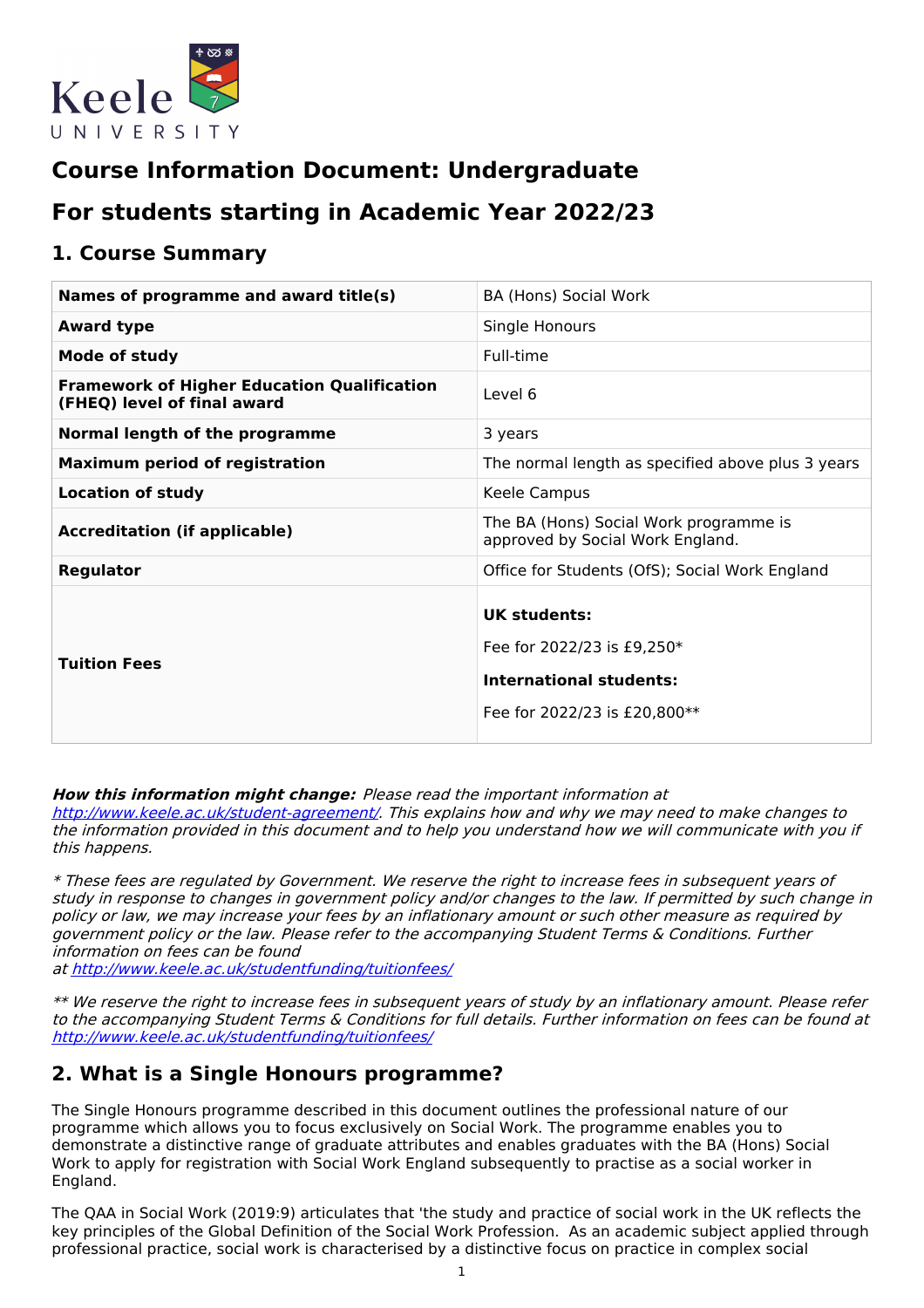situations to promote and protect individual and collective well-being'.

## **3. Overview of the Programme**

Keele was the first new United Kingdom University of the 20th Century, established with degree awarding powers in 1949 as the University College of North Staffordshire. University status, as the University of Keele, followed in 1962. The University was founded to promote interdisciplinary and multi-disciplinary scholarship and makes a distinctive contribution to higher education by emphasising the strength of a broad educational programme. It is the UK's largest integrated campus university and occupies a 617-acre estate, with Grade II registration by English Heritage, the central feature of which is 19th Century Keele Hall.

Keele's campus estate is one of the exceptional features of the University, and is integral to the quality of experience enjoyed by students, staff and visitors alike. A one hundred acre area of the estate, adjacent to Keele Hall, has designated conservation status confirmed by Newcastle Borough Council. Many architectural and landscape features dating from the 19th century are of regional significance. Keele has built on its pioneering campus role by maintaining the highest proportion, around 70%, of full-time students in campus residence of any university in the country. On-campus housing is also provided for a large proportion of academic staff. It is situated in outstanding countryside about two miles west of Newcastle-under-Lyme, and about six miles west of the centre of the Potteries.

Keele has an enviable record in Education. We have a TEF Gold award and have 96% graduate employability; the Keele Institute for Innovation and Teaching Excellence (KIITE) brings together expertise in academic development, student learning, employability and employer engagement as well as global opportunities.

#### **Faculty of Medicine and Health Sciences**

The Faculty consists of four schools comprising: School of Allied Health Professions, School of Medicine, School of Nursing & Midwifery, and School of Pharmacy & Bioengineering. Schools are responsible for delivering undergraduate and postgraduate programmes, and for generating and supporting research, enterprise and knowledge exchange activities, hosting visiting academics, organising research seminars and conferences and for the training and supervision of research students.

The Faculty has a long tradition of providing professional programmes leading to registration with regulatory bodies and as such, as the social work programme benefits from cross-faculty support for different activities. In 2019 we launched Keele Deal Health setting out our commitment to work with partners in Staffordshire, Stoke on Trent, Shropshire and South Cheshire, to address local health and care priorities, whilst our strong regional networks extend across not only the West and East Midlands but also to the North West and beyond. Our geography is diverse, covering remote and rural areas of the country in addition to highly-deprived inner cities locations.

The BA Social Work programme design follows the Quality Assurance Agency (QAA) UK Quality Code for Higher Education: The Frameworks for Higher Education Qualifications of UK degree-awarding Bodies level descriptors (QAA, 2014); UK Quality Code for Higher Education Part B1 (QAA, 2018). The programme has been mapped to the Social Work England standards (SWE) (2020 and 2021), QAA Subject Benchmark Statement Social Work (QAA, 2019) and the British Association of Social Workers Professional Capabilities Framework (BASW) (2018).

The School of Medicine at Keele University enjoys an excellent reputation in both education and research and embraces a multidisciplinary approach to health and social care education. In addition to Social Work the School offers a range of undergraduate and postgraduate programmes including Counselling and Psychotherapy, Medicine, Physician Associate, Public Health and Paramedic Science.

The BA Social Work programme has been developed for prospective students wishing to obtain a recognised initial qualification in social work at undergraduate level and who want to work in a variety of social work organisations upon successful completion of the course and successful registration with the relevant national or regulatory body. In collaboration with statutory, voluntary and independent social work agencies who deliver services to young people and adults, the course seeks to produce safe, effective, critically reflective and able social workers. Students who successfully achieve all the programme requirements are eligible to apply for registration with Social Work England (SWE) and may subsequently work in a range of organisations providing social work services.

Complex social issues require multi-faceted approaches, and the course rises to this challenge by promoting social work practice, inter-disciplinary knowledge, learning, and intervention. Students must demonstrate commitment to professional social work practice, with the necessary capability and ongoing suitability to develop knowledge and skills.

The programme provides a rich learning experience based on a recognition of the importance of equality, human, political, and socio-economic rights, thus equipping graduates with the tools to undertake professional social work practice. Culturally sensitive practice competencies are promoted and enhanced through learning opportunities and practice experiences.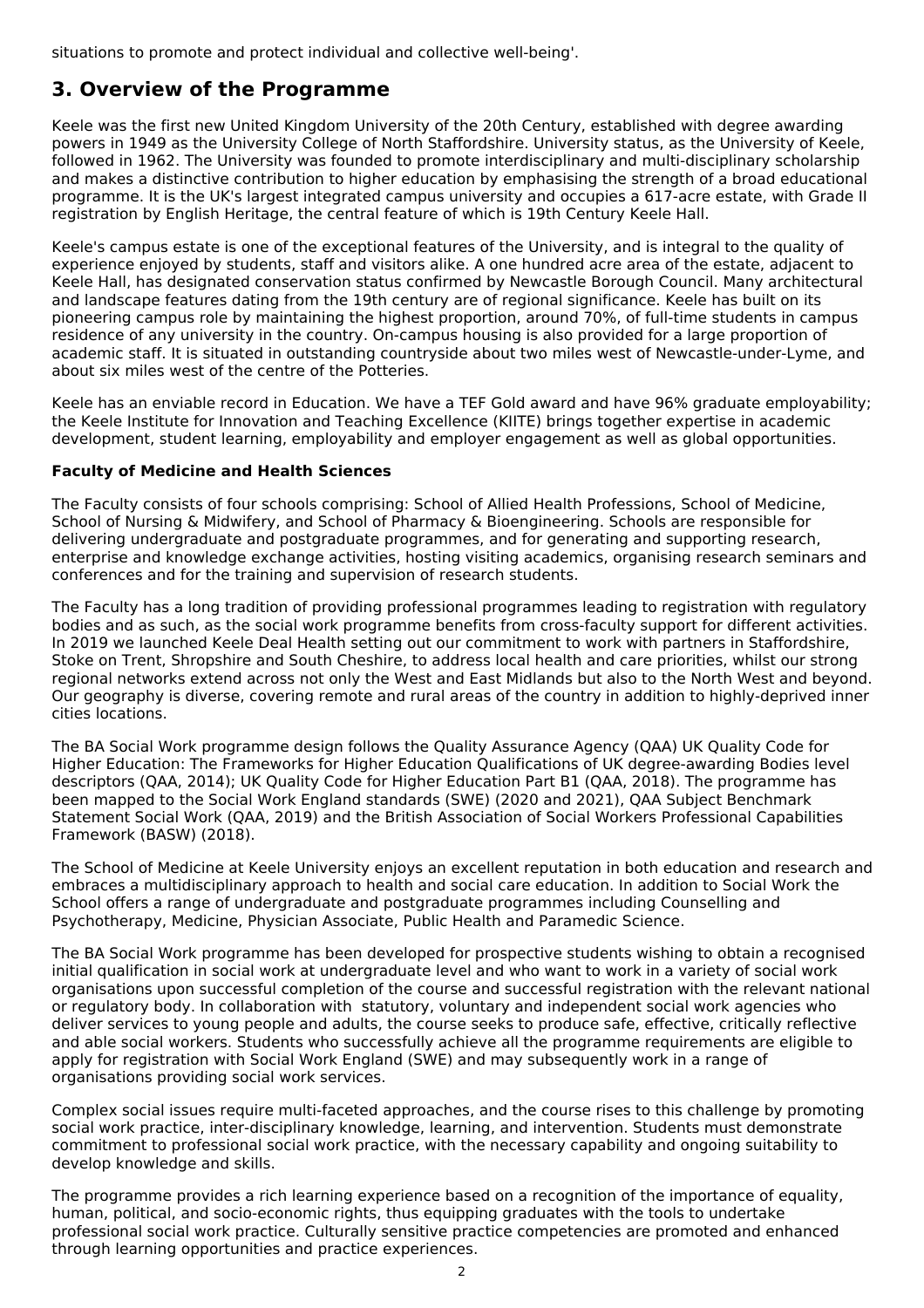As a teaching and research led institution, the BA Social Work programme at Keele meets the aims of the University 'by providing innovative, high-quality education for students from all backgrounds and by undertaking research that transforms understanding and brings benefit to society, communities and individuals'. Social work at Keele fosters 'a culture of engagement, inclusion and cohesion that allows a progressive view of the world to flourish and gives our students and graduates the skills and opportunities to thrive' (Keele 'Our Future' Strategic Mission, 2020: 8).

The principal philosophy of the programme is to create a community of learners who are committed to developing a reflexive approach to their own personal and professional development. Based upon scholarship, professional and ethical practice, the programme will enable participants to critically examine a wide range of contemporary social work issues relating to their future practice as social workers.

## **4. Aims of the programme**

The aims of the programme are to develop the knowledge, skills, behaviours and values that underpin contemporary social work practice and enable you to develop the techniques of analysis and enquiry within the discipline of social work.

You will acquire decision-making skills to enable you to undertake evidence based social work practice in partnership with people with lived experience and colleagues. The programme will enable you to develop the competencies required for autonomous practice in a diverse range of social care settings; offered full-time over 3 years and providing substantive professional placement experiences. The professional placement component of the degree will normally be in at least one statutory social work organisation in order to meet regulatory body requirements and to more fully prepare students for practice upon graduation.

The broad aims of the programme are to:

- Develop autonomous social workers who are able to practice effectively in a range of settings, and able to foster a professional approach to lifelong learning.
- Provide a high quality educational experience which ensures that all students are able to address and critically engage with the formal knowledge base underpinning Social Work practice.
- Prepare students to be fit for employment as a contemporary social worker in a range of organisations through the development of key, specific and transferable skill.
- Facilitate students to learn the importance of multi-agency working, including the value of professional judgment and reasoning in complex areas of social work practice, while meeting service user needs.
- Enable students to achieve the requirements, capabilities and professional standards set by Social Work England and the British Association of Social Workers.
- Encourage the acquisition of new knowledge and competencies through the integration of evidence based practice and research into contemporary social work practice.
- Develop the knowledge, skills and values required for effective anti-discriminatory practice in a diverse society.
- Develop students' resilience and intellectual qualities so that they are able to respond effectively to changes in society and social work practice.
- Prepare students for employment and lay the foundations for continuing professional development.

## **5. What you will learn**

By the end of this qualifying programme, you as a newly qualified social worker, will have demonstrated capabilities in applying social work approaches with a range of service user groups, the ability to undertake a range of tasks and social work interventions at a foundation level and evidenced the capacity to work effectively with more complex situations. These capabilities will have been demonstrated through the last placement together with the final assessment of other work in the qualifying programme such as skills.

Preparation for social work practice involves development of knowledge, skills, attitudes, professional behaviours and competence. Content is driven by Social Work England's Qualifying Education and Training Standards (SWE 2021), SWE Professional Standards (2020) and QAA Academic and Practitioner Standards for Social Work (QAA 2019). On successful completion of the BA Social Work, you will have achieved the required standards to apply for registration with Social Work England by meeting their Professional Standards (2021):

1.Promote the rights, strengths and wellbeing of people, families and communities

- 2. Establish and maintain the trust and confidence of people
- 3. Be accountable for the quality of my practice and the decisions I make
- 4. Maintain my continuing professional development
- 5. Act safely, respectfully and with professional integrity
- 6. Promote ethical practice and report concerns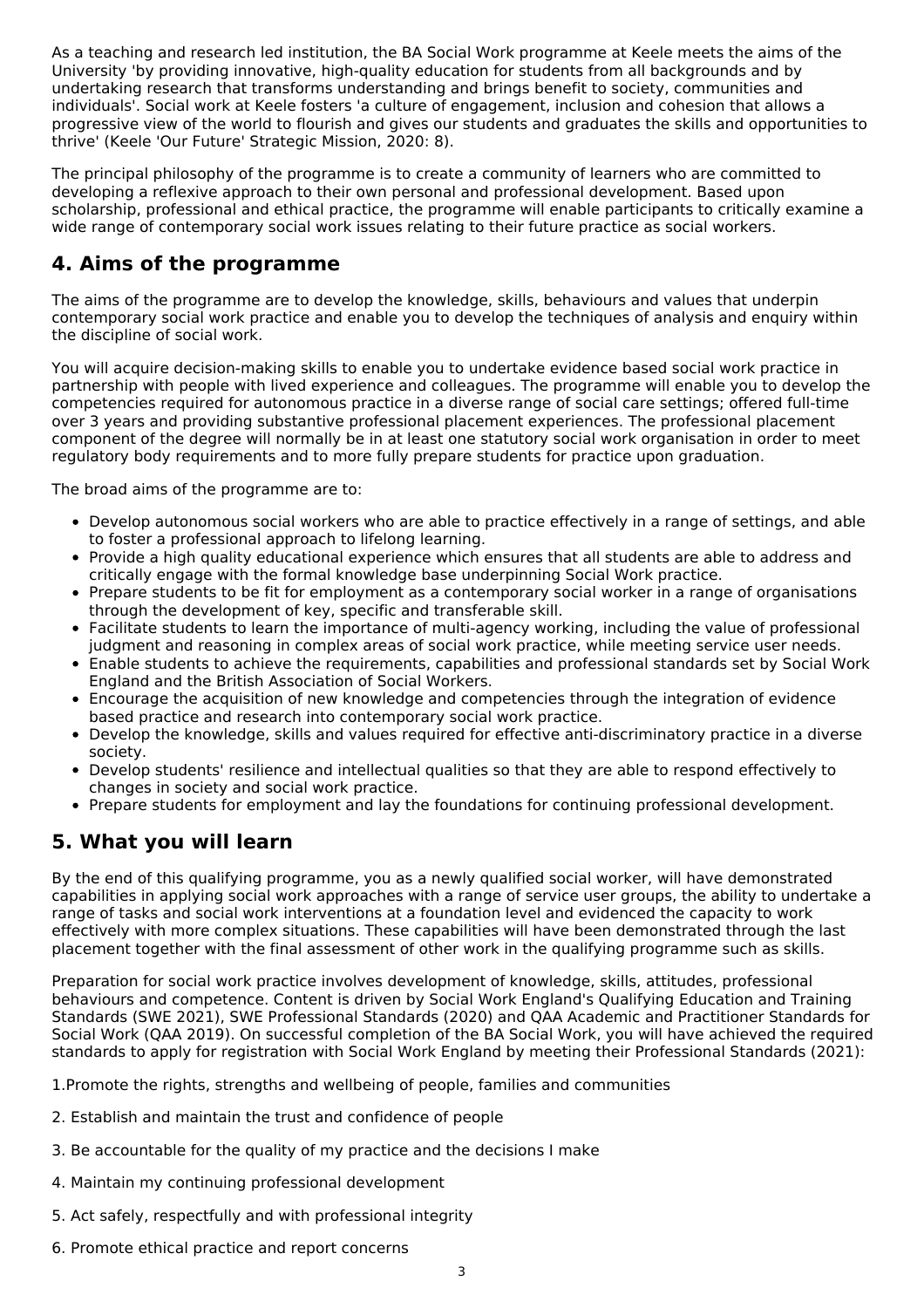In addition, students will be expected to achieve the requirements of the BASW Professional Capabilities Framework (end of second placement). By the end of the final placement and successful completion of the programme students will have developed knowledge, skills and ability in relation to all nine domains in the BASW Professional Capabilities Framework:

- 1. **Professionalism**
- 2. **Values and Ethics**
- 3. **Diversity and Equality**
- 4. **Rights, Justice and Economic Wellbeing**
- 5. **Knowledge**
- 6. **Critical Reflection and Analysis**
- 7. **Skills and Interventions**
- 8. **Contexts and Organisations**
- 9. **Professional Leadership**

These will be introduced, developed and enhanced via specific modules carrying different amounts of credits (see table later in this document) over the course of the programme, as well as through tutorial support to encourage an holistic approach to professional and academic development. The curriculum also facilitates the progression from novice to advanced beginner to competent practitioner (Benner, 2001; Benner, 2009) with a clear progression in terms of understanding and managing complexity and uncertainty and with an emphasis upon research-minded practice throughout.

You will learn from experiential opportunities based in social work practice and be supported by a Practice Educator on placement who supports you to evidence the PCF. Our programme utilises informal and formal supervision to offer a range of learning and teaching strategies to develop understanding and professional competence. Whilst on placement you will also have access to a University personal tutor for further support and guidance as well as support in University recall sessions throughout your placement. Here we will develop the Keele graduate attributes of 'ability and motivation to participate responsibly and collaboratively as an active citizen in the communities in which you live and work' and 'flexibility to thrive in rapidly changing and uncertain external environments and to update skills and knowledge as circumstances require'. Small group tutorials will support the integration of theory and practice and offer peer-peer learning and sharing of experiences in order offer further support and also further learning opportunities as well as modelling group supervision experiences in practice.

#### **Subject specific skills**

Social work education and training at Keele is based on the principles and practice of anti-oppressive and anti-discriminatory practice and lawful, effective practice. Equality of opportunity also applies to student life as well as the curriculum and course philosophy. Students can expect to be treated fairly and with respect at Keele University and our programme will establish and develop the basis for an anti-discriminatory and antioppressive practice in social work by ensuring that all students:

- develop a critical awareness of the processes of structural oppression and how this results in inequality in the context of race, class and gender;
- develop knowledge and skills to counteract the impact of stigma and discrimination;
- demonstrate a critical awareness of both individual and institutional racism and ways to combat antiracist practice;
- develop an understanding and application of anti-sexism in social work practice;
- identify and respond to the need for and seek to promote policies and practices which are nondiscriminatory and anti -oppressive;
- have knowledge of the cultural, political, linguistic and economic factors which affect service individuals in relation to social, community and family structures.
- demonstrate ethnically sensitive practice and prepares students to combat institutional oppression and discrimination.
- a sound understanding of the impact and complexity of intersectionality in regards to multiple forms of discrimination and oppression.

#### **Readiness for Practice**

To prepare you for professional practice you will learn the knowledge, core skills and values in order to work collaboratively with colleagues and engage effectively with service users and carers. You will be expected to demonstrate the following capabilities via completed assessments prior to commencing your first placement: meeting any conditions of entry to the programme (e.g. where DBS or health check is outstanding), initial level of professional conduct, appropriate communication skills, ability to engage with service users, capacity to work as a member of an organisation, willingness to learn from feedback and supervision, and demonstrate basic social work values, knowledge, theories and skills to be able to make effective use of your first practice placement (SWE, 2021 and BASW, 2018). The capabilities described provide the foundation and rationale for good quality practice and how social workers should always explain and be accountable for their actions (BASW, 2018).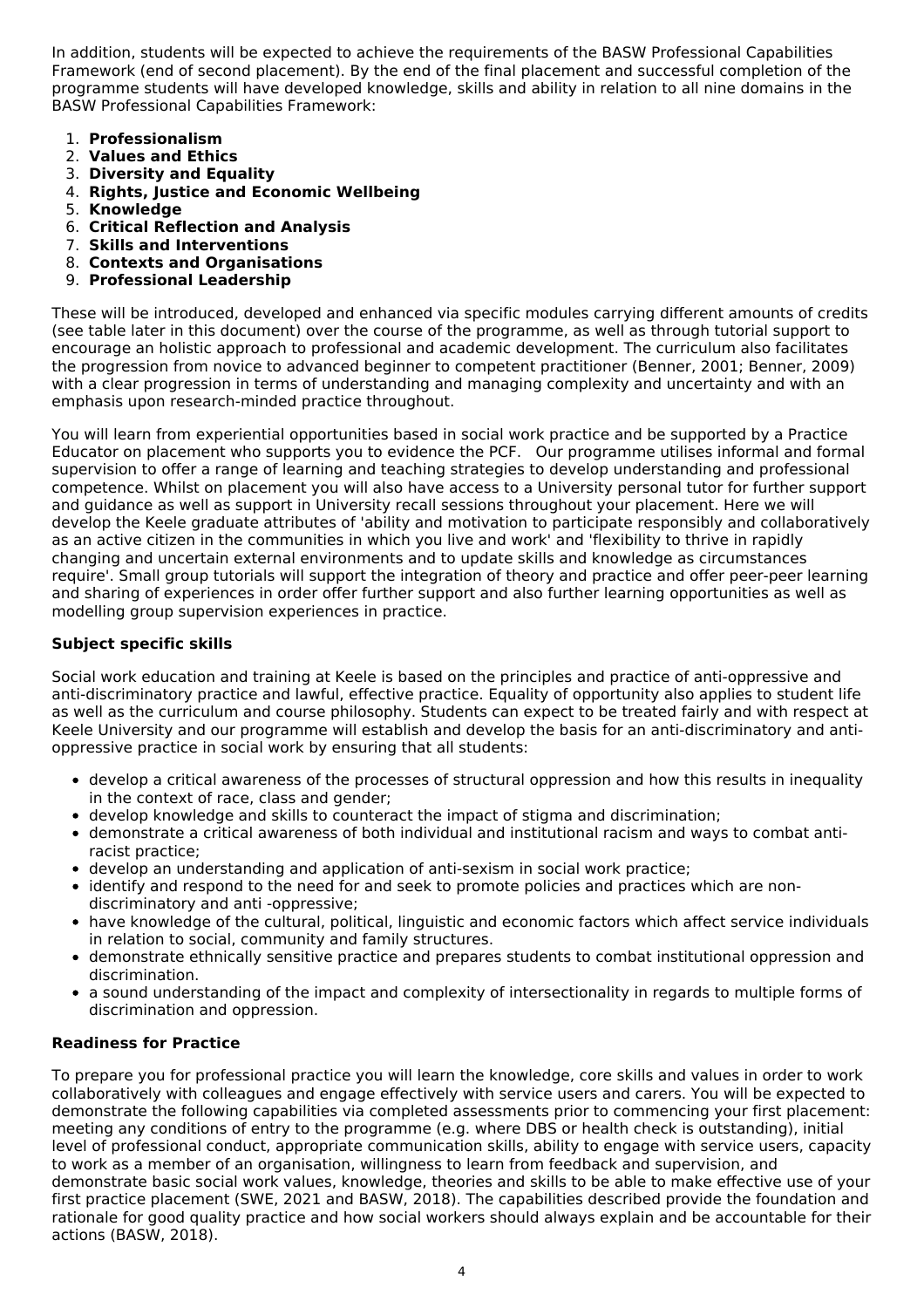### **Keele Graduate attributes**

Engagement with this programme will enable you to develop your intellectual, personal and professional capabilities. At Keele, we call these our ten Graduate Attributes and they include independent thinking, synthesizing information, creative problem solving, communicating clearly, and appreciating the social, environmental and global implications of your studies and activities. Our educational programme and learning environment is designed to help you to become a well-rounded graduate who is capable of making a positive and valued contribution in a complex and rapidly changing world, whichever spheres of life you engage in after your studies are completed.

Further information about the Keele Graduate Attributes can be found here: <http://www.keele.ac.uk/journey/>

## **6. How is the programme taught?**

Learning and teaching methods used on the programme vary according to the subject matter and level of the module, both insitu and through online learning. They include the following:

- **Lectures** in which the lecturer provides students with a framework for reading and independent study, and summaries of current social work knowledge; there will be use of audio or video presentations. Some lectures may feature guest speakers, particularly with those with experience of social work practice or the experience of using social work services.
- **Tutorials** provide opportunities for students to ask questions about, and suggest answers to, social work problems in a responsible way, and to present their own ideas to members of staff and other students using an appropriate medium of communication.
- **Guest and specialist workshops** provide extended opportunities for students to develop their knowledge of current practice or particular issues of relevance to social work practice.
- **Interactive learning** which comprises activities such as group exercises, role play and simulation exercises, and discussions. These various forms of interactive learning provide opportunities for students to express their own opinions and develop an appreciation of other perspectives, discuss their own knowledge and experience, engage in the exploration and application of ideas and knowledge, develop professional skills and interact with the lecturer.
- **Independent study** will be required in each module; some study will be guided by tutors where necessary, but will also be self-directed depending upon the various demands of each module and its assessment.
- **Skills Workshops** provide students with the opportunity to develop and rehearse a range of appropriate and relevant skills. Skills workshops are organised and delivered by members of the academic staff, registered social workers, practice educators and people who use services.
- **Learning in the practice environment** (practice experience) where you are able to develop your practice and professional skills under the supervision of allocated practice educator(s).
- **Report** in the final year students will have the opportunity to engage with, critique social work research.
- **Web-based learning using the Keele Virtual Learning Environment (KLE):** this medium is used by all modules and provides a platform for students to share online discussions and to access a wide range of learning resources. In addition, applications such as Microsoft Teams and web-based audience feedback systems are used to support and monitor learning. Content capture and videos are also important adjuncts that are available to support your learning.

In addition to formal teaching sessions, there are opportunities for students to meet with their Personal Tutor to discuss their progress and any concerns they may have.

## **7. Teaching Staff**

Teaching staff will normally have Social Work England (or equivalent UK Care Council) registration as a social worker and have extensive experience as social work practitioners or leaders in practice. Academics from other Departments and Schools who contribute to the programme are registered with the appropriate regulatory or professional body. The majority of staff also have membership of the Higher Education Academy (HEA) or are working towards this, with some also holding National Teaching Award/Fellowship status too. Social work academics have experience of teaching at undergraduate and postgraduate level and some are experienced external examiners at other universities. Staff are actively encouraged to hold honorary contracts (or equivalent in-kind or knowledge exchange arrangements) with social work provider organisations and to utilise this to ensure they remain updated with contemporary issues within their own field.

The School has a number of staff who hold PhDs and Professional Doctorates or are studying at doctoral level and/or whom have published widely. The School has a robust professional development strategy, which includes an annual research and scholarship programme, alongside annual appraisal and personal development planning which incorporates professional as well as academic development aspects.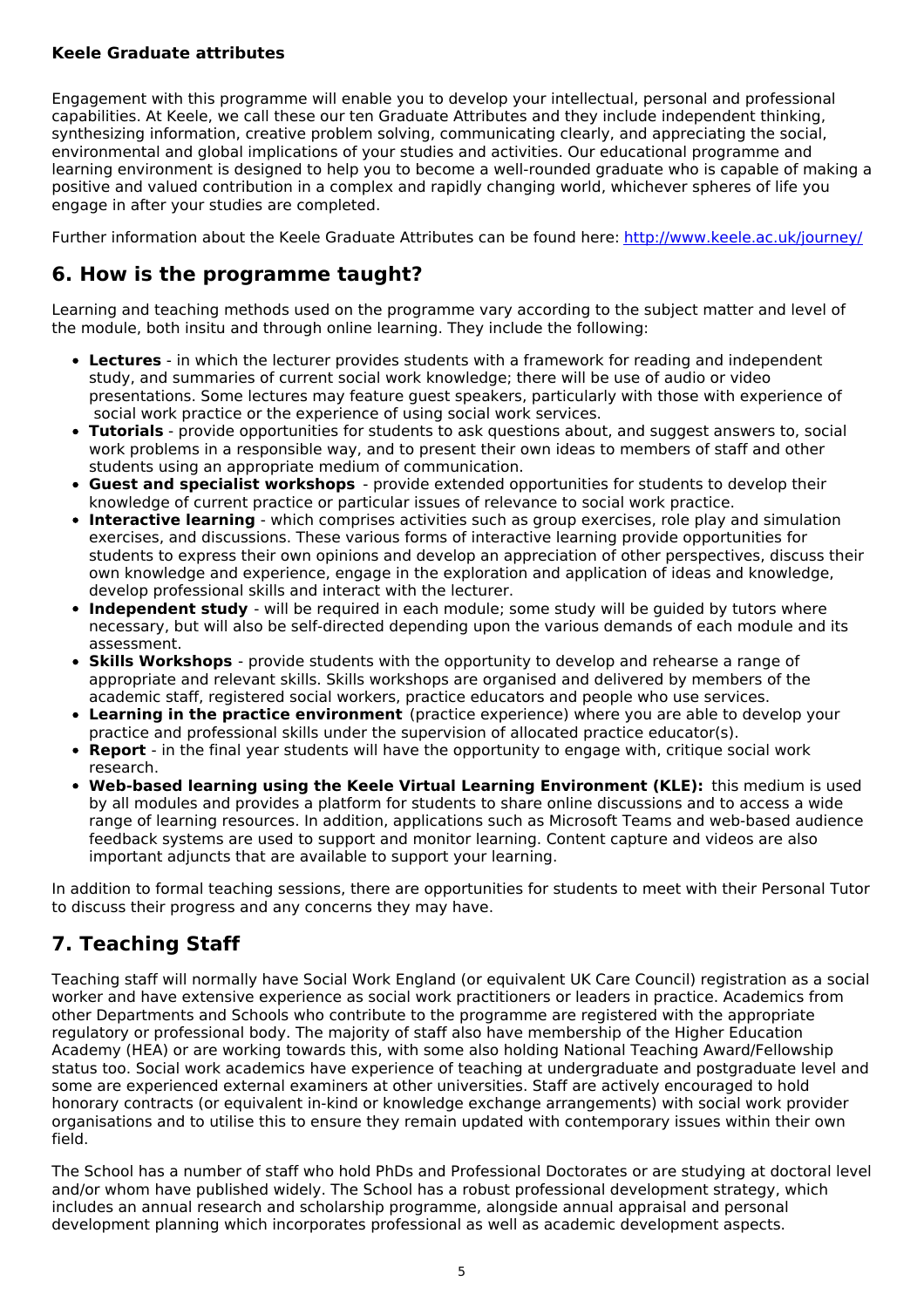Honorary lecturers, visiting lecturers and leading practitioners and practitioners are integral to the delivery of modules within the programme and are utilised where appropriate to enhance the student experience and to provide practitioners with the experience of working with student groups too.

The University will attempt to minimise changes to our core teaching teams, however, delivery of the programme depends on having a sufficient number of staff with the relevant expertise to ensure that the programme is taught to the appropriate academic standard.

Staff turnover, for example where key members of staff leave, fall ill or go on research leave, may result in changes to the programme's delivery (SWE requirements will continue to be met through quality monitoring processes). The University will endeavour to ensure that any impact on students is limited if such changes occur.

## **8. What is the structure of the Programme?**

The academic year runs from September to June and is divided into two semesters. The number of weeks of teaching will vary from programme to programme, but you can generally expect to attend scheduled teaching sessions between the end of September and mid-December, and from mid-January to the end of April. On professional courses such as this, the vacation and examination periods around the December/January and March/April standard breaks may be reduced to accommodate all placement and academic requirements.

The structure of the programme has been designed to support students' gradual transition from education to employment on completion of the programme.

Our degree courses are organised into modules. Each module is usually delivered as a self-contained unit of study and each is usually assessed separately with the award of credits on the basis of 1 credit = 10 hours of student effort. This is supported by a sequence of group and individual tutorials that will support students to integrate learning across modules. An outline of the structure of the programme is provided in the tables below.

All modules within your programme are compulsory, that is, you are required to study them. A summary of the credit requirements per year is identified below, with a minimum of 120 subject credits required for each year.

|         |                   | <b>Optional</b> |     | <b>Electives</b> |     |
|---------|-------------------|-----------------|-----|------------------|-----|
| Year    | <b>Compulsory</b> | Min             | Max | Min              | Max |
| Level 4 | 120               | 0               | 0   | 0                | 0   |
| Level 5 | 120               | 0               | 0   | 0                | 0   |
| Level 6 | 120               | 0               | 0   | O                | 0   |

## **Module Lists**

### **Level 4**

| <b>Compulsory modules</b>                                | <b>Module Code</b> | <b>Credits</b> | <b>Period</b> |
|----------------------------------------------------------|--------------------|----------------|---------------|
| Life Course Development                                  | SWK-10036          | 30             | Semester 1    |
| Social Justice, Ethics and Values                        | SWK-10024          | 30             | Semester 1-3  |
| Introduction to Professional Learning and<br>Development | SWK-10040          | 30             | Semester 1-3  |
| Introduction to Law, Policy and<br>Safeguarding          | SWK-10034          | 30             | Semester 2    |

### **Level 4 Module Rules**

All assessment elements of all modules must be passed to progress to the second year of the programme.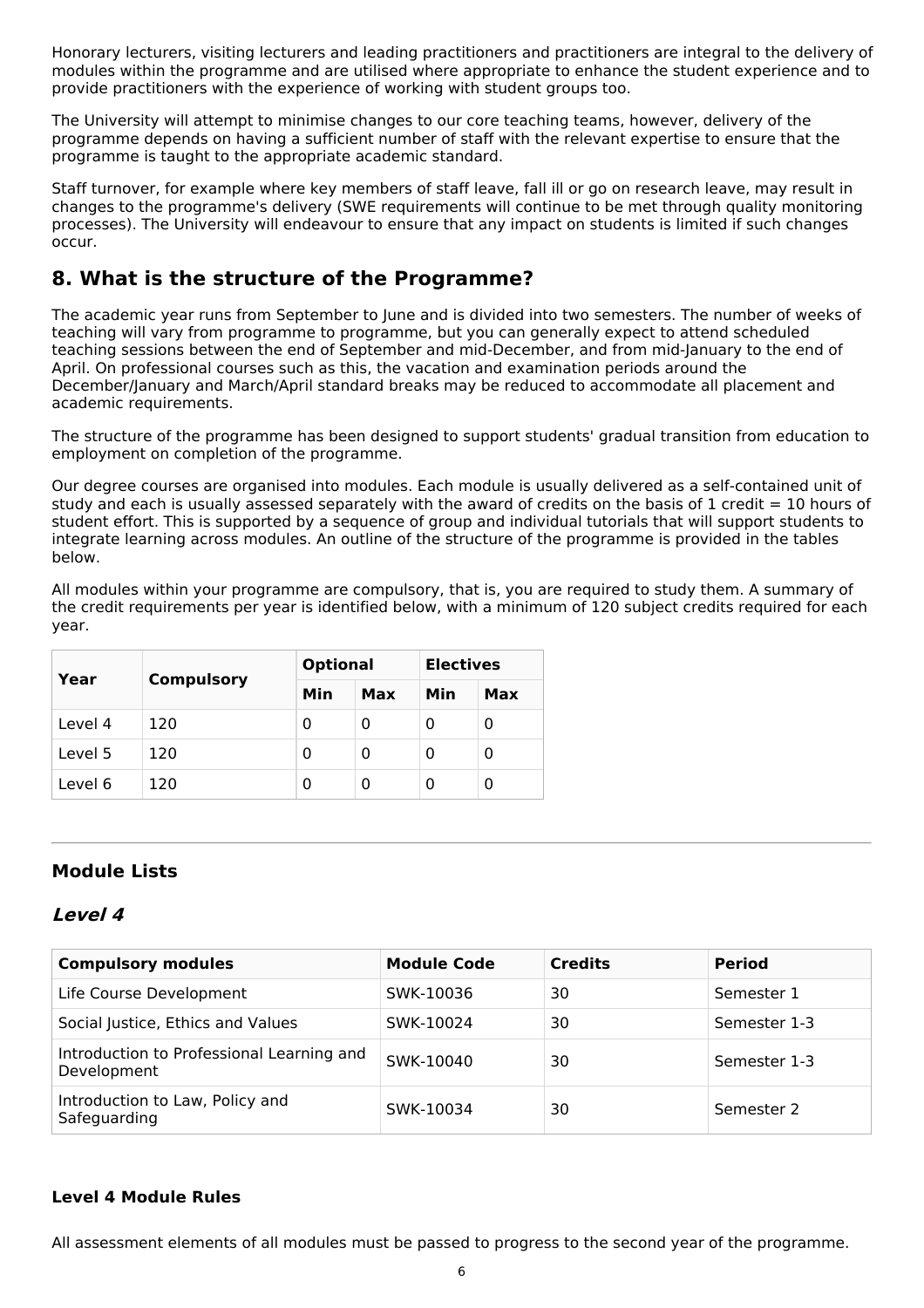### **Level 5**

| <b>Compulsory modules</b>                                           | <b>Module Code</b> | <b>Credits</b> | <b>Period</b> |
|---------------------------------------------------------------------|--------------------|----------------|---------------|
|                                                                     |                    |                |               |
| <b>Understanding Contemporary Society:</b><br>Key concepts          | SWK-20022          | 15             | Semester 1-2  |
| Social Work Practice Placement (1):<br>Practice, Theory and Methods | SWK-20026          | 30             | Semester 1-2  |
| Children and Families Social Work                                   | SWK-20012          | 30             | Semester 2-3  |
| Social Work with Adults                                             | SWK-20016          | 30             | Semester 2-3  |
| Research Mindedness                                                 | SWK-20024          | 15             | Semester 3    |

## **Level 6**

| <b>Compulsory modules</b>                                                       | <b>Module Code</b> | <b>Credits</b> | <b>Period</b> |
|---------------------------------------------------------------------------------|--------------------|----------------|---------------|
| Authority, Leadership and Partnership in<br>Social Work                         | SWK-30032          | 15             | Semester 1    |
| Research for Social Work: Individual<br>Project                                 | SWK-30034          | 30             | Semester 1    |
| <b>Contemporary Social Work Practice:</b><br>Issues and approaches              | SWK-30036          | 30             | Semester 1-2  |
| Social Work Practice Placement (2):<br>Practice, Ethics and Critical Approaches | SWK-30038          | 45             | Semester 1-2  |

## **9. Final and intermediate awards**

Credits required for each level of academic award are as follows: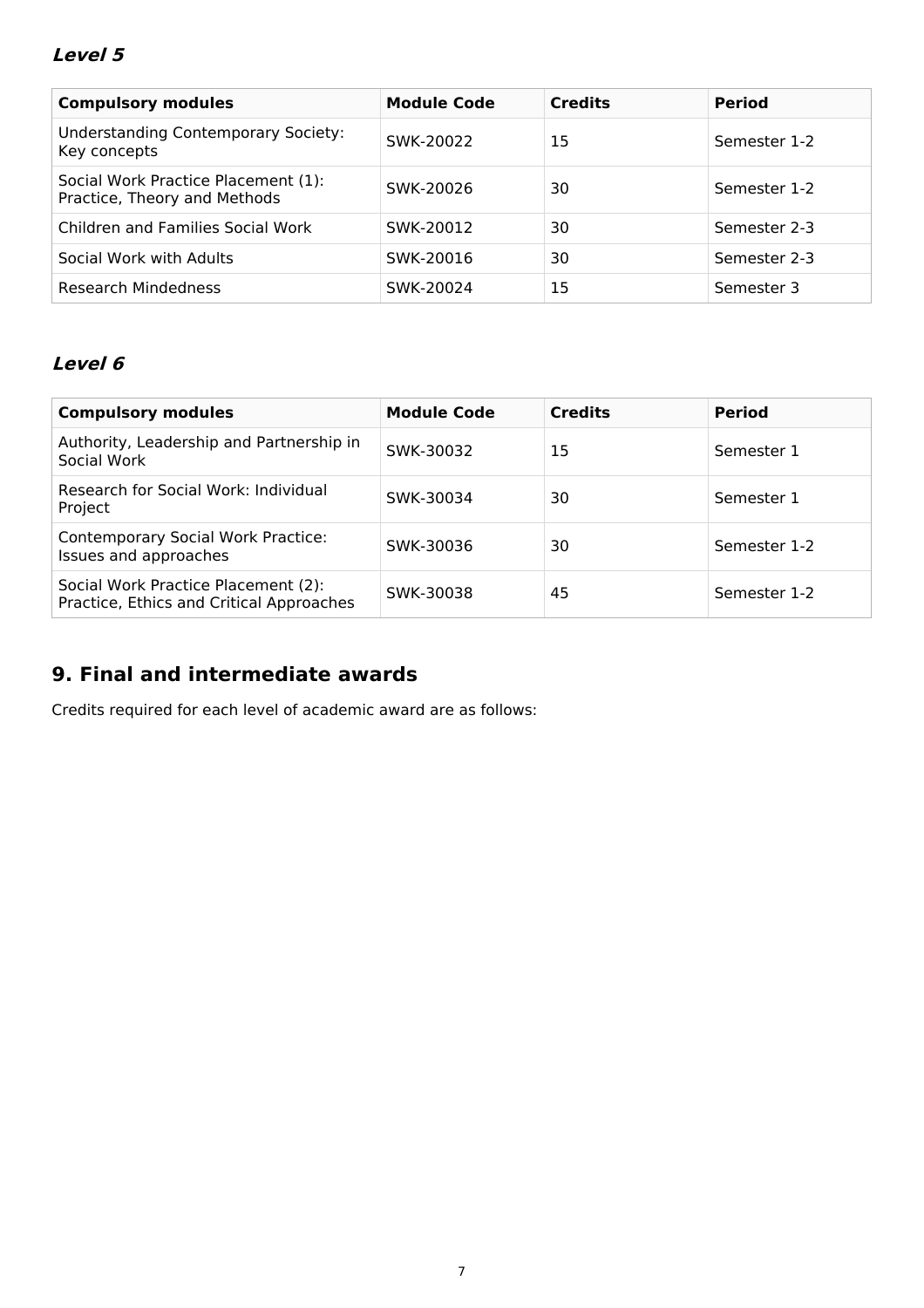| <b>Honours</b><br>Degree in<br><b>Social Work</b>   | 360<br>credits        | You will require at least 120 credits at levels 4, 5 and 6 and must successfully<br>complete the practice training and placement modules.<br>Graduates of the BA (Hons) Social Work are eligible to apply for registration with<br>Social Work England and on successful registration are entitled to practice Social<br>Work in England.<br>If you are not able to achieve any of the practice training or placement<br>components you may be eligible for the award of Diploma in Higher Education.<br>This award does NOT confer eligibility to apply for registration with Social Work<br>England and recipients are not entitled to use the title of Social Worker. |
|-----------------------------------------------------|-----------------------|--------------------------------------------------------------------------------------------------------------------------------------------------------------------------------------------------------------------------------------------------------------------------------------------------------------------------------------------------------------------------------------------------------------------------------------------------------------------------------------------------------------------------------------------------------------------------------------------------------------------------------------------------------------------------|
| Diploma in<br><b>Higher</b><br><b>Education</b>     | 240<br>credits        | You will require at least 120 credits at level 4 or higher and at least 120 credits at<br>level 5 or higher and must successfully complete the practice training and<br>placement module.<br>If you are not able to achieve any of the practice training or placement<br>components you may be eligible for the award of Certificate in Higher Education.<br>This award does NOT confer eligibility to apply for registration with Social Work<br>England and recipients are not entitled to use the title of Social Worker.                                                                                                                                             |
| Certificate in<br><b>Higher</b><br><b>Education</b> | 120<br><b>credits</b> | You will require at least 120 credits at level 4 or higher.<br>This award does <b>NOT</b> confer eligibility to apply for registration with Social Work<br>England and recipients are not entitled to use the title of Social Worker.                                                                                                                                                                                                                                                                                                                                                                                                                                    |

The programme is designed to educate student social workers. Consequently, the expectation is that you will complete the full programme of study obtaining 360 credits and so be awarded the BA (Hons) Social Work. As a student you usually accumulate 120 credits per academic year. If you leave the programme before completing 360 credits you may be eligible for an alternative award.

Should you not achieve the award of BA (Hons) Social Work you will not be eligible for registration with the SWE and so will not be able to practise as a Social Worker. You may be eligible for an interim award, but should be aware that any such award will not contain the term 'social work' or "Social Worker".

Social workers must complete an approved programme of study in order to be eligible to apply for professional registration and use the title 'Social Worker' as it is a legally protected title. Successful completion of the BA (Hons) Social Work programme will offer eligibility to apply for SWE registration, successful SWE application then offers entitlement to practise in England as a Social Worker and may be recognised in a reciprocal or equivalent manner by other national or regulatory bodies in other countries.

## **10. How is the Programme Assessed?**

The wide variety of assessment methods used on this programme at Keele reflects the broad range of knowledge and skills that are developed as you progress through the degree programme and also align with professional skills. Teaching staff pay particular attention to specifying clear assessment criteria and providing timely, regular and constructive feedback that helps to clarify things you did not understand and helps you to improve your performance. The following list is representative of the variety of assessment methods used on your programme:

- **Written work/ assignments** test the quality and application of subject knowledge. In addition, they allow you to demonstrate your ability to carry out basic literature searches, communicate your ideas effectively in writing and support your arguments with appropriate referencing. Written pieces vary in their length depending upon the module.
- **Examinations** test students' understanding of legal processes and specific legislation that relates to social work practice. Examinations may be 'seen', where the essay questions are seen in advance of the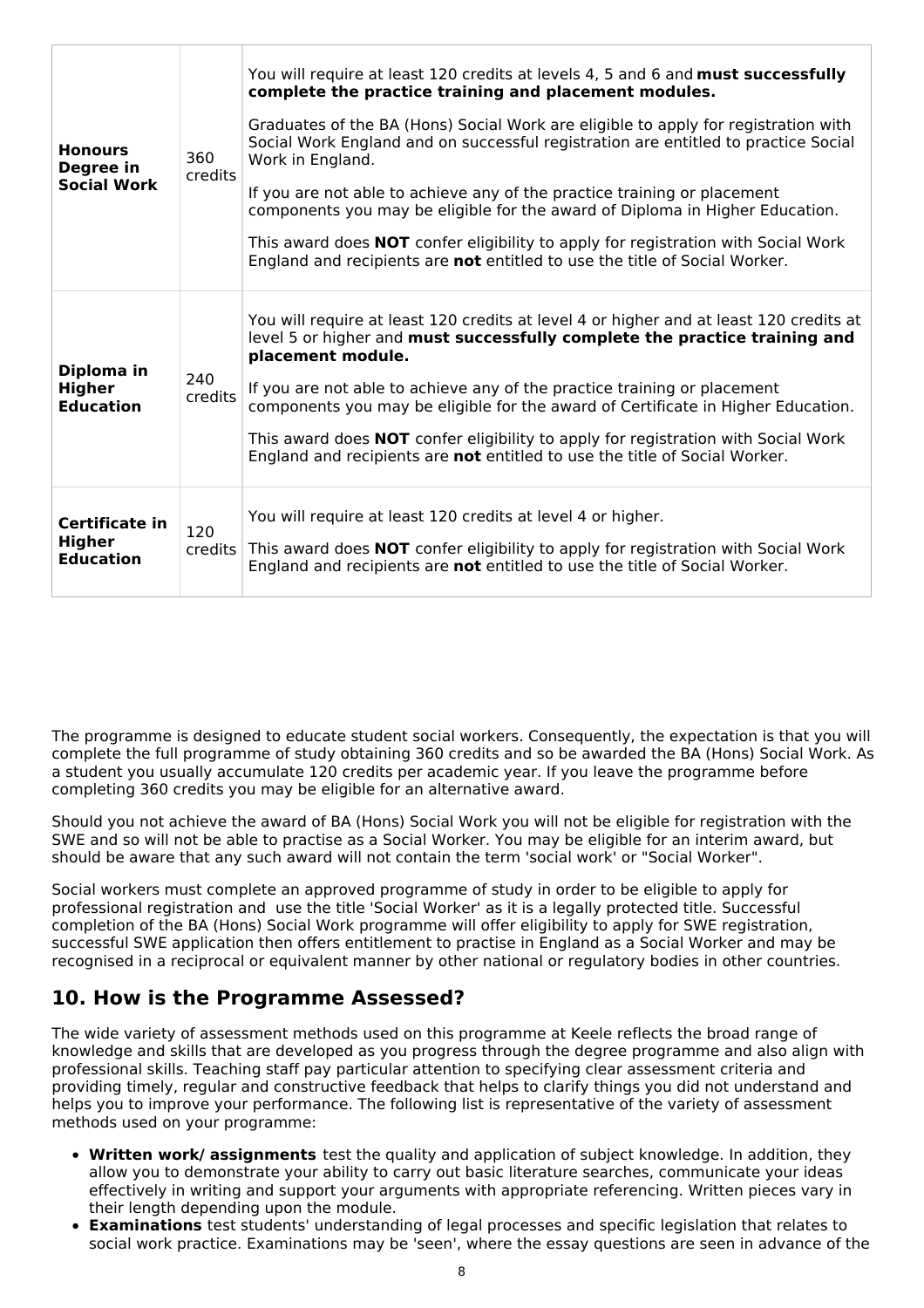examination, or 'unseen' where questions are drawn from module themes but the students do not know the questions in advance of the examination. The examinations may be online or in situ.

- **Reflective assignments** enable you to develop your skills of reflective learning and practice and support portfolio development. These are fundamental skills used by all health and social care professionals as part of their continuing professional development.
- **Verbal presentations/ verbal examinations** assess your subject knowledge and understanding. They may also be used to test your ability to work effectively as a member of a team, to communicate what you know orally and visually, and to reflect on these processes as part of your own personal development.
- **Practice placement assessment** is undertaken via completion of a professional placement in statutory and non-statutory placement areas. You will be undertake supervised practice with service users and carers and will be required to demonstrate your ability to meet Social Work England Professional Standards by the end of the course and demonstrate capability linked to the BASW Professional Capabilities Framework at the appropriate level. Assessments linked to the placements will directly help to prepare you for qualified practice. When undertaking placements, students receive ongoing feedback and support from a suitably qualified practice educator and/or work-based supervisor. The practice educator provides a written report at the end of each practice learning opportunity, evaluating the work the student has undertaken and makes recommendations for future learning needs.
- **Portfolios** may consist of a range of different pieces of work but routinely include a requirement that students provide some evidence of critical reflection on the development of their own learning.

**Feedback,** including guidance on how you can improve the quality of your work, is also usually provided on all summative assessments within three working weeks of submission unless there are compelling circumstances that make this impossible, and more informally in the course of tutorial and seminar discussions.

The assessment strategy aims to include a range of assessment modes that will serve to recognise the strengths of students with different life and work experiences. Assessment points have been designed to provide continuous feed forward and feedback so that students gain a deep understanding as to the requirements pertaining to each professional development theme. Assessment points are dispersed throughout the learning experience and have been mapped to Social Work England's requirements, QAA level 4 - 6 requirements and the BASW Professional Capabilities Framework at each level from pre-entry to final placement in order to encourage student engagement throughout the programme.

#### **Formative Assessment Methods**

The value of formative assessment in higher education is well documented and evidenced. Primarily, formative assessment methods are adopted in this programme to empower learners and encourage selfregulated learning and reflection. Tutorial support and formative feedback will be available to support students as they develop within their learning.

[1] Summative assessment - the assessment of student performance against <sup>a</sup> standard where <sup>a</sup> final mark is awarded.

[2] Formative assessment - informal assessment processes designed to provide feedback to students to improve their learning.

## **11. Contact Time and Expected Workload**

This contact time measure is intended to provide you with an indication of the type of activity you are likely to undertake during this programme. The data is compiled based on learning patterns of students on similar programmes in previous years. Every effort is made to ensure this data is a realistic representation of what you are likely to experience, but changes to programmes, teaching methods and assessment methods mean this data is representative and not specific.

The figures below are an example of activities that a student may expect on your chosen course by year stage of study.

Contact time includes scheduled activities such as: lecture, seminar, tutorial, project supervision, practical classes, workshops, practice placements and external visits.

The figures are based on a norm of 1,200 hours of student effort each year for full-time students. However, on professional courses, students can reasonably expect additional hours to be required due to the length and nature of placements.

### **Activity**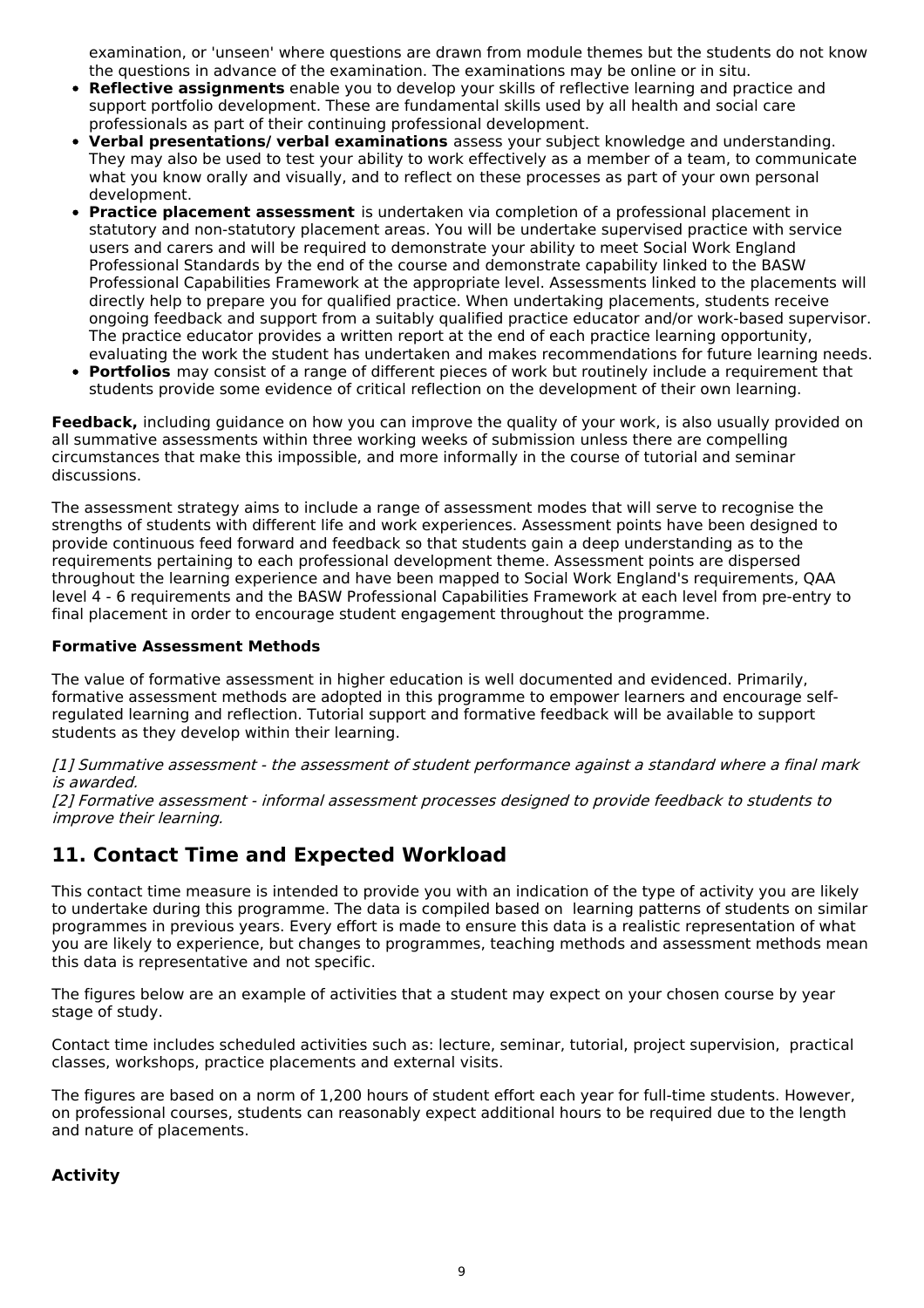|                     | <b>Scheduled learning and teaching</b><br>activities | <b>Guided independent</b><br><b>Study</b> | <b>Placements</b> |
|---------------------|------------------------------------------------------|-------------------------------------------|-------------------|
| Year 1 (Level<br>4) | 25%                                                  | 75%                                       | 0%                |
| Year 2 (Level<br>5) | 10%                                                  | 58%                                       | 32%               |
| Year 3 (Level<br>6) | 9%                                                   | 50%                                       | 41%               |

## **12. Accreditation**

This programme is awaiting re-approval by Social Work England in April 2022. The existing BA Social Work degree is already approved.

In order to use the title 'Social Worker' a practitioner must be registered with SWE. Graduates of this programme are eligible to apply for registration with Social Work England (SWE). Registration with SWE, or the relevant Care Council in Scotland, NI or Wales, is a pre-requisite for employment as a Social Worker in the UK.

The Professional Capabilities Framework (PCF) is an overarching professional standards framework, updated in August 2018 by the British Association of Social Workers (BASW), which sets out consistent expectations of social workers at every stage in their career.. This programme has been designed to support the [development](https://www.basw.co.uk/professional-development/professional-capabilities-framework-pcf) and assessment of all domains of the PCF at the appropriate level. Link: Professional Capabilities Framework (PCF)

**Module Selection:** All modules are compulsory.

**Regulations:** Your programme has professional accreditation and there are course specific regulations, which you have to agree to abide by (see the Annex titled 'Programme-specific regulations').

## **13. University Regulations**

The University Regulations form the framework for learning, teaching and assessment and other aspects of the student experience. Further information about the University Regulations can be found at: <http://www.keele.ac.uk/student-agreement/>

If this programme has any exemptions, variations or additions to the University Regulations these will be detailed in an Annex at the end of this document titled 'Programme-specific regulations'.

## **14. Other Learning Opportunities**

You may have the opportunity to engage in some wider curriculum activities such as conferences, BASW seminars and theatre workshops. A contribution from the School towards the costs incurred in these ventures may be available and will be considered on an individual basis. Such opportunities occur outside the normal timetabled programme; thus will require a commitment of time on your part.

## **15. Additional Costs**

During the programme there may be some additional mandatory costs:

| <b>Activity</b>                                               | <b>Estimated Cost</b>          |
|---------------------------------------------------------------|--------------------------------|
| Enhanced DBS Clearance (£64) and annual update (£13 per year) | £90                            |
| Travel from home to placements                                | varies depending upon location |

Occupational health screening costs will be met by the School.

These costs have been forecast by the University as accurately as possible but may be subject to change as a result of factors outside our control (for example, increase in costs for external services). Forecast costs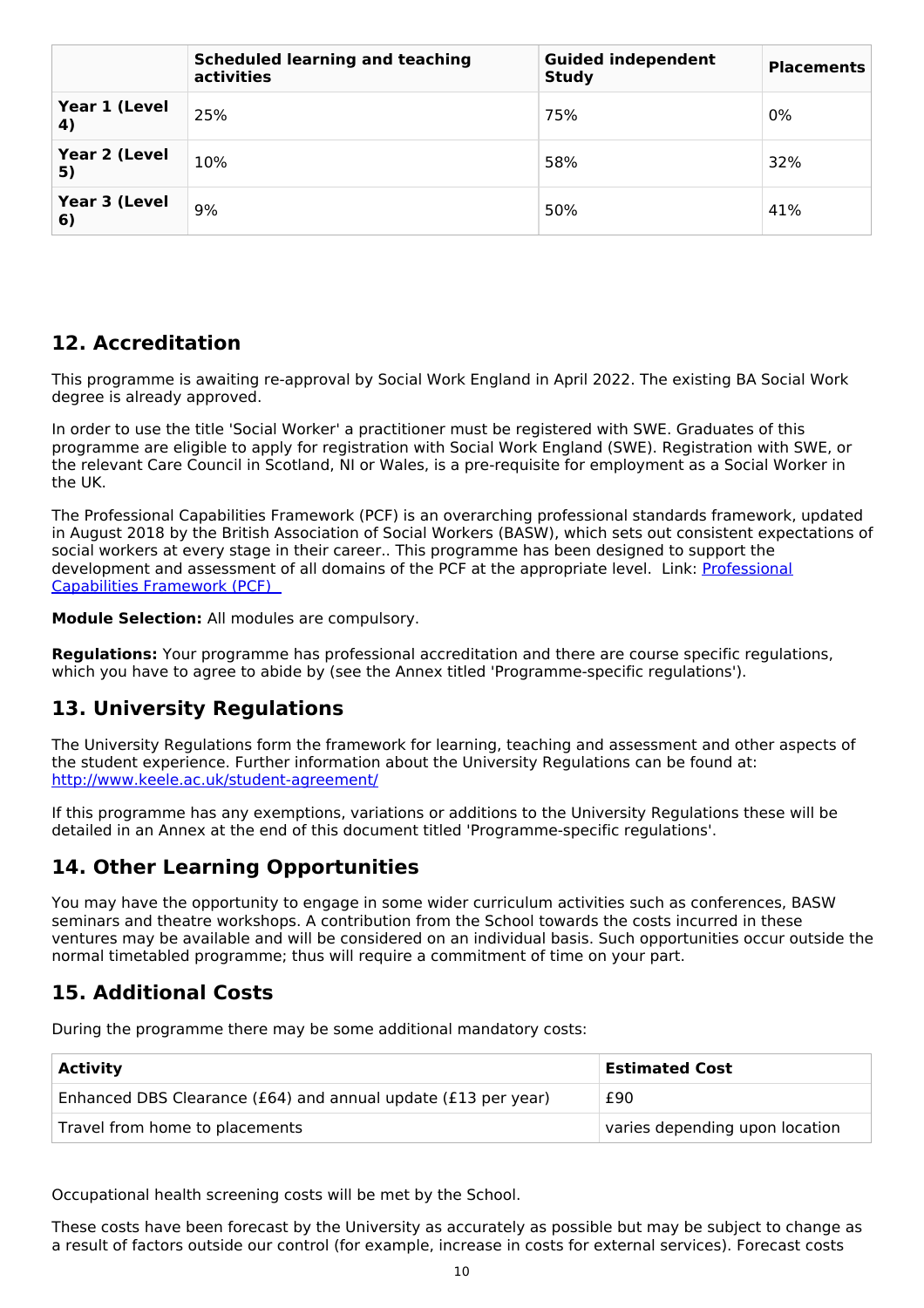are reviewed on an annual basis to ensure they remain representative. Where additional costs are in direct control of the University we will ensure increases do not exceed 5%. As to be expected there will be additional costs for inter-library loans and potential overdue library fines, print and graduation. We do not anticipate any further costs for this programme.

#### **Placement Travel Costs**

Students will be required to undertake a minimum of 170 days of practice-based learning, split as follows: Year 2, 70 days; Year 3,100 days.

Every effort will be made to allocate a placement experience close to your term time address, but this may not always be possible. Therefore, you may have to travel some distance to undertake your placements (up to 1.5 hours each way especially in rural areas in particular) which will incur some costs. If you are in receipt of a bursary this will include an element to contribute to travel costs for placements. If you do not receive a bursary you may be able to apply for the NHS Social Work Placement Travel Allowance, if you meet the eligibility criteria as set out by the NHS BSA.

Students who are in receipt of the social work bursary/travel allowance currently receive an element worked into the bursary each year towards the cost of travel to and from placement. Many agencies also pay workbased travel expenses within the placement.

If a student is required to undertake a repeat placement for any reason, the same costs above apply. In addition, a further DBS Disclosure may be required and the cost of this is borne by the student. In addition, no guarantee regarding ongoing bursary support can be made given the usual ineligibility of students for repeat placement funding according to NHSBSA rules.

### **16. Annex - Programme-specific regulations**

### **Programme Regulations: BA (Hons) Social Work**

| <b>Final Award and Award Titles</b> | <b>Honours Degree in Social Work</b>                                         |  |
|-------------------------------------|------------------------------------------------------------------------------|--|
| Intermediate Award(s)               | <b>Diploma in Higher Education</b><br><b>Certificate in Higher Education</b> |  |
| <b>Last modified</b>                | January 2022                                                                 |  |
| <b>Programme Specification</b>      | https://www.keele.ac.uk/ga/programmespecifications                           |  |

The University's Academic Regulations which can be found on the Keele University website [\(https://www.keele.ac.uk/regulations/](https://www.keele.ac.uk/regulations/)[\)\[1\]](https://scims-api.keele.ac.uk/#_ftn1) apply to and regulate the programme, other than in instances where the specific programme regulations listed below over-ride them. These programme regulations list:

- Exemptions which are characterised by the omission of the relevant regulation.
- Variations which are characterised by the replacement of part of the regulation with alternative wording.
- *Additional Requirements* which set out what additional rules that apply to students in relation to this programme.

The following **exemptions, variations** and **additional requirements** to the University regulations have been checked by Academic Services and have been approved by the Faculty Education Committee.

#### **A) EXEMPTIONS**

The clause(s) listed below describe where an exemption from the University's Academic Regulations exists:

For the whole duration of their studies, students on this Programme are exempt from the following regulations:

**No exemptions apply.**

#### **B) VARIATIONS**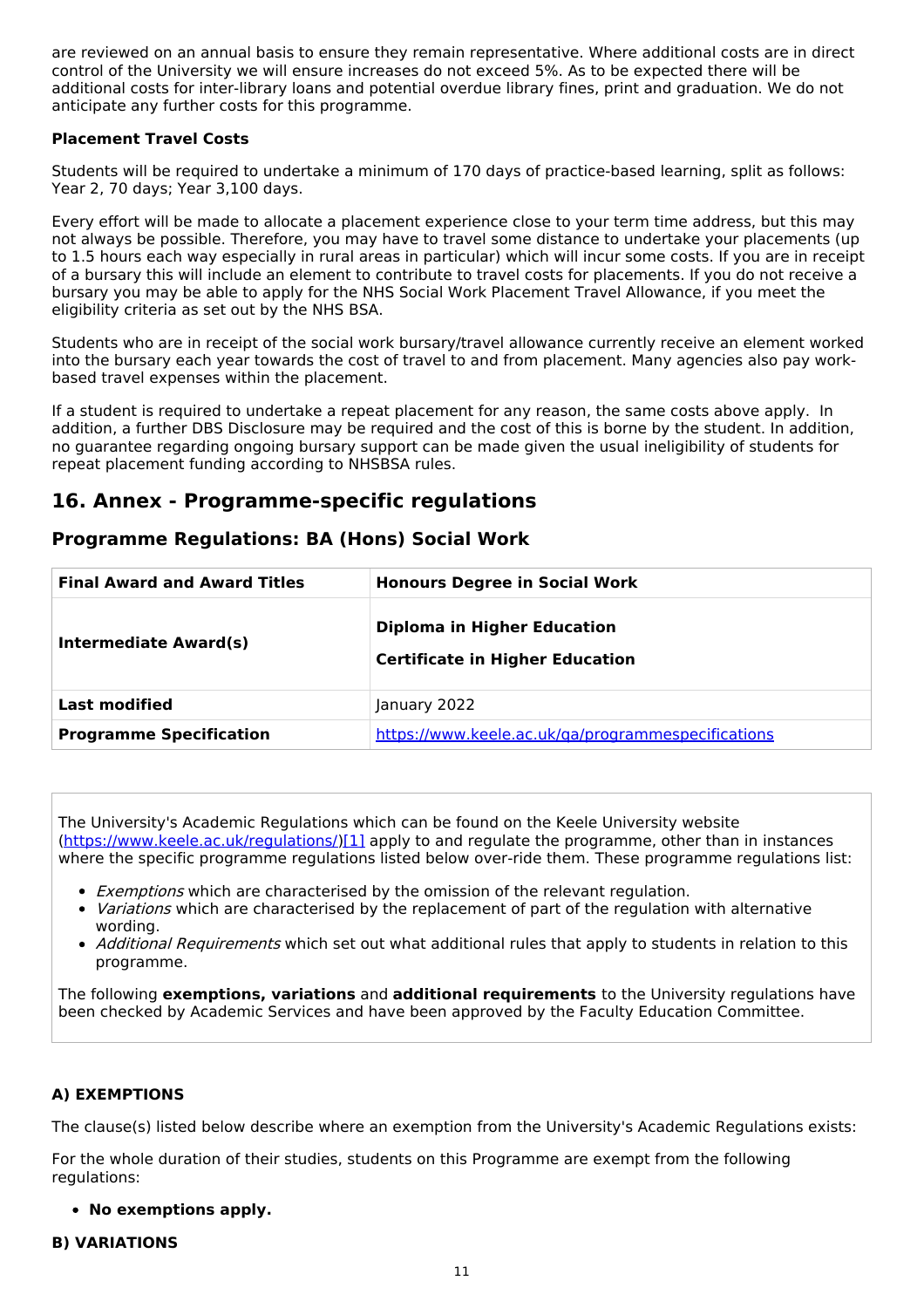The clause(s) listed below describe where a variation from the University's Academic Regulations exists:

This programme varies from regulation D5 in that students must successfully complete all assessments in all modules and there will be no compensation/ condonement in any module.

#### **Additional Requirements**

The programme requirements listed below are in addition to the University's Academic Regulations:

**Additional requirement 1:** Health suitability checks and Disclosure and Barring Service checks are a regulatory requirement and subject to modification via external agencies. The School will inform prospective students of these requirements, and any changes made to these by the external agencies, upon request.

**Additional requirement 2:** Social Work England require that academic regulations for the approved BA Social Work programme are appropriate. As such they may be more stringent than University norms in some areas in order to ensure safe and effective social work practice.

**Additional requirement 3:** As a professionally regulated programme the BA Social Work and its students are subject to the Fitness to Practise regulation (Regulation B5) and Health and Conduct processes if required. Further details of these can be found in the programme handbook. References to University Regulations in this document apply to the content of the University's Regulatory Framework as set out on the University website here <https://www.keele.ac.uk/regulations/>.

**Additional requirement 4:** Prior to undertaking their first placement experience, all students must be approved by the Readiness to Practise Panel. For approval to be confirmed all elements of the readiness to practise module (SWK-10040) must be successfully completed and the student must have an approved enhanced DBS certificate for both adults and children's social work. This additional requirement is needed to comply with regulatory requirements.

**Additional Requirement 5, Attendance:** Due to the professional nature of this course, students are expected to attend and engage in all scheduled learning sessions. Whilst we understand that there may occasionally be valid reasons why students cannot attend, apologies to the module lead responsible for the session will be expected in line with professional standards of courtesies and learning missed will need to be made up. Where attendance drops below an acceptable standard on academic modules (with 'acceptable' usually being less than 80% of sessions), regardless of circumstances, students will be required to engage in appropriate learning activities to be confirmed by the relevant module lead in order to ensure no gaps in essential knowledge. Where placement days are missed for any reason, they must be made up before the placement ends in order to ensure that the required number of days are completed. In addition, any skills days missed for any reason must be made up in consultation with the relevant module lead. Whilst all appropriate efforts will be made to support students who may be struggling to attend and/or engage with taught sessions, where absence presents professional concerns, the Programme Director may decide to refer the student to either Fitness to Practise processes or Health and Conduct processes as appropriate.

[\[1\]](https://scims-api.keele.ac.uk/#_ftnref1) References to University Regulations in this document apply to the content of the University's Regulatory Framework as set out on the University website here <https://www.keele.ac.uk/regulations/>.

### **Version History**

**This document**

**Date Approved:** 21 January 2022

**Previous documents**